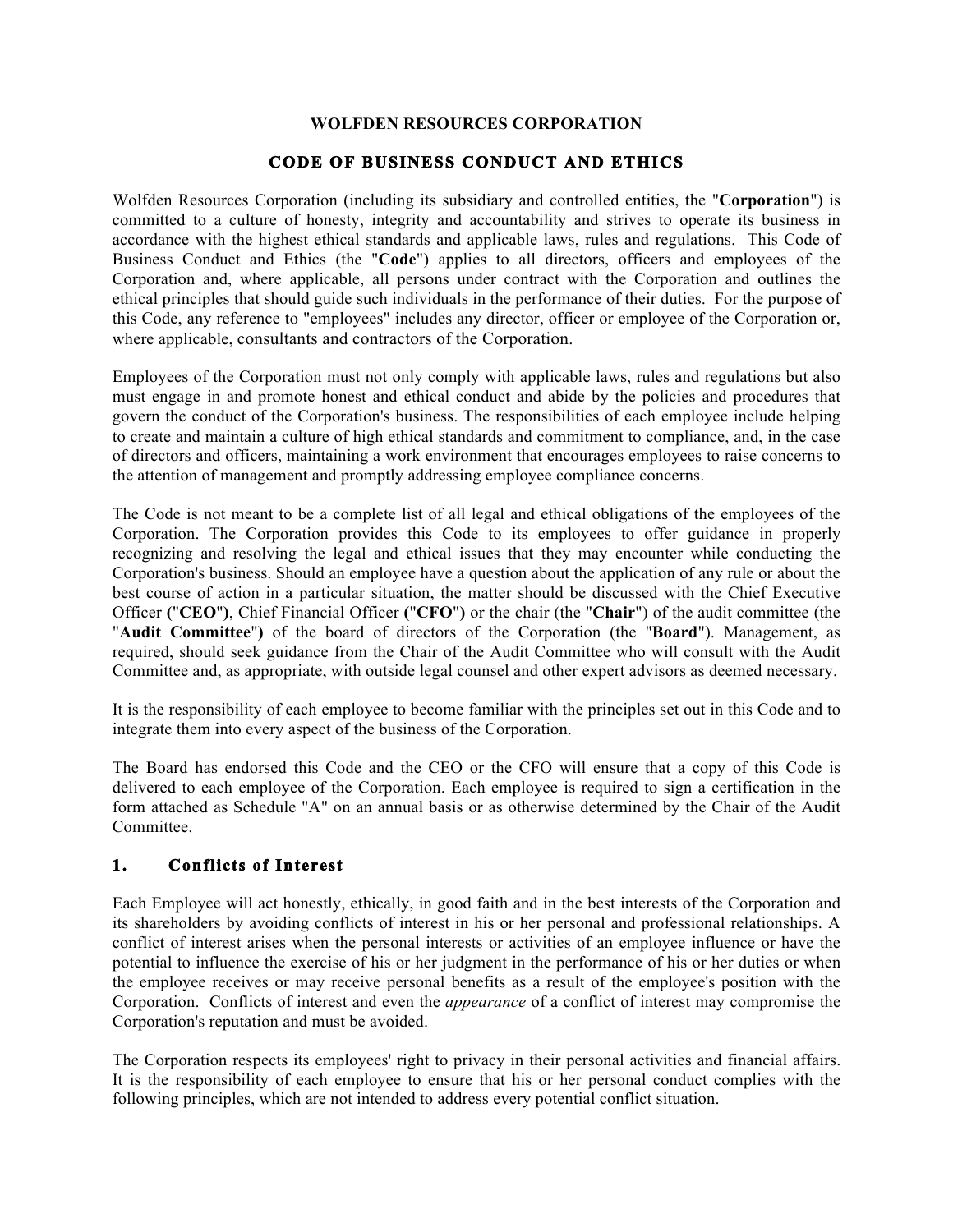- (a) Employment or Affiliation with a Competitor, Supplier or Customer: Without the prior written consent of the Board and subject to all applicable laws, employees may not act as directors, officers, employees, consultants or agents of (i) an entity that directly competes with the Corporation in connection with its exploration and development of mineral resource properties or does business with the Corporation (such as customers, suppliers or business partners of the Corporation) or (ii) a government agency if such a position may create a conflict of interest. In addition, employees may not own, directly or indirectly, a beneficial interest in any of the entities referred to in paragraph (i) unless an employee is making an investment in securities that are listed on a national or international securities exchange and the total value of the investment is less than two per cent of the value of the class of securities involved and the amount of the investment is not so significant that it would affect the employee's business judgement on behalf of the Corporation.
- (b) Independent Business Ventures: Without the prior written consent of the Board and subject to all applicable laws, employees may not engage in independent business ventures or agree to perform services for other businesses if the activity interferes with an employee's devotion of time and effort to the conduct of the Corporation's business or otherwise affects his or her ability to work effectively.
- (c) Personal Benefits, Gifts, Bribes and Kickbacks: Employees may not use their position as an employee of the Corporation to derive or secure any personal, financial or other benefit for themselves or their relatives. An employee may not solicit and/or accept any gift or favour from any competitor, supplier or customer except to the extent customary and reasonable in amount and not in consideration for any improper action by the recipient. The offering or accepting of bribes, payoffs or kickbacks to or from persons or entities, including public officials and political parties, in order to directly or indirectly obtain an advantage in a commercial transaction or business decision are strictly prohibited.
- (d) Reporting Conflict: Each employee is required to promptly disclose any actual or potential conflict of interest, including the underlying facts, to the Corporation. Any transaction, relationship or interest that reasonably could be expected to give rise to a conflict of interest must be reported. Employees must report any such interest to the CEO or CFO. Actual or potential conflicts of interest involving a director or officer should be disclosed directly to the Chair of the Audit Committee.

Although the principles above refer only to employees of the Corporation, employees must also exercise care to avoid actual or potential conflicts of interest that may arise because of the activities of their immediate family members and other members of their household.

Employees are required to disclose all positions they hold on the board of directors or other governing body or a committee of any other organizations in the Conflict of Interest Disclosure Statement in the form attached as Schedule "B" to this Code.

# **2. Protection and Proper Use of Corporate Assets**

All employees of the Corporation are expected to protect the Corporation's assets and ensure they are used for legitimate business purposes only. Theft, carelessness and waste have a direct impact on the Corporation's business and profitability. Any suspected incidents of fraud or theft should be immediately reported for investigation.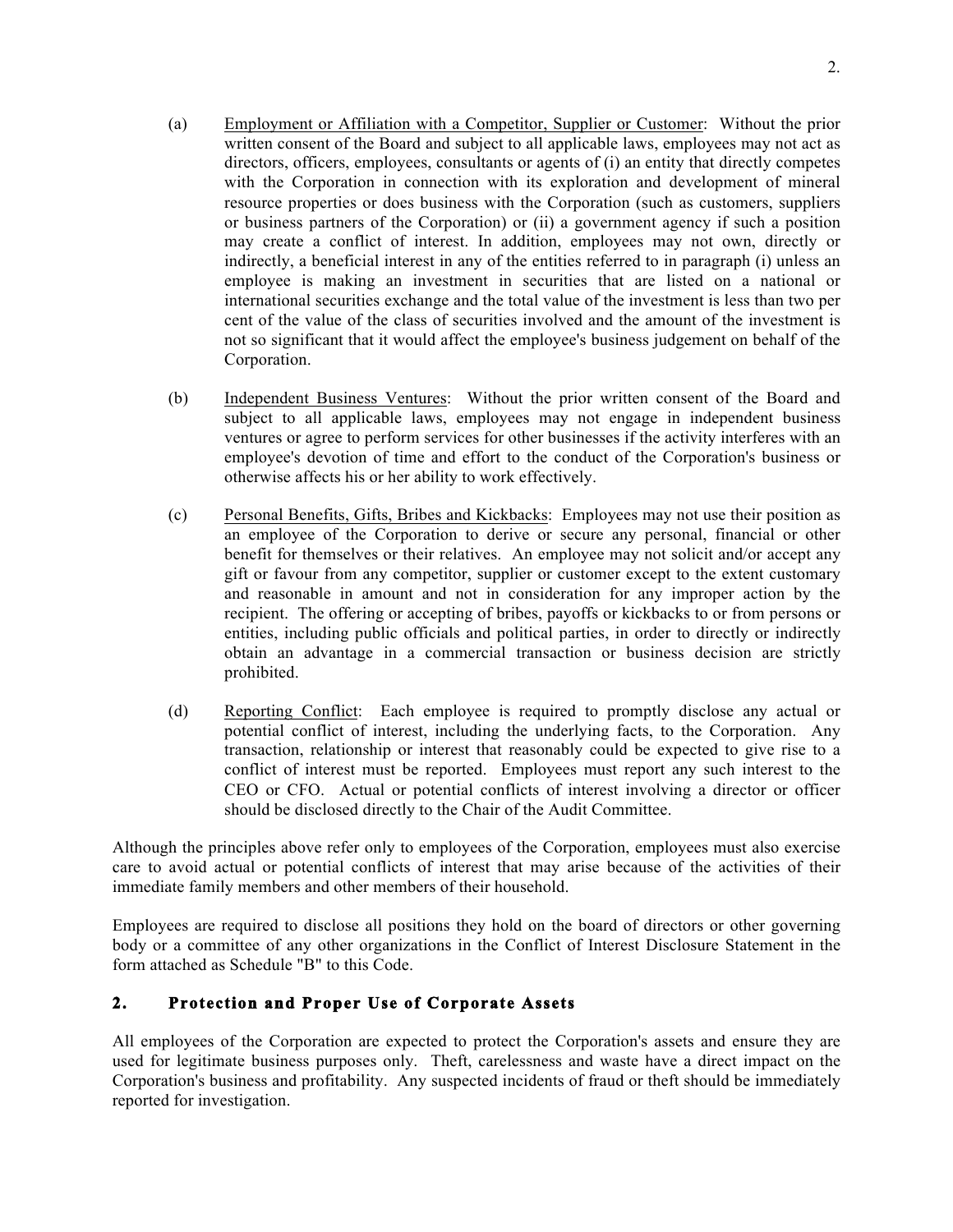The assets of the Corporation include all propriety information (such as intellectual property (including trade secrets, trademarks and copyright), business, marketing and service plans, designs, databases, records, salary information, pricing, acquisition and divestiture opportunities, innovations, research and development information, supplier information, any unpublished financial or sales data and reports and any information that suppliers or customers have entrusted with the Corporation), equipment, office supplies, hardware, software and time. Such assets may not be used for personal benefit, nor may they be sold, borrowed or given away without proper authorization. The Corporation's assets should not be taken out of the Corporation's facilities unless necessary and authorized in connection with work for the Corporation. Occasional personal use of certain corporate resources (e.g. computer, fax, e-mail) is acceptable where the interests of the Corporation are not adversely affected. However, employees are expected to consult the CEO or CFO for approval if in doubt.

The misappropriation of the Corporation's assets and the taking of the Corporation's property without permission are both breaches of the employee's duty to the Corporation and may be an act of fraud against the Corporation, which could result in dismissal as well as civil or even criminal penalties. In addition, carelessness or waste of the Corporation's assets may also be a breach of the employee's duty to the Corporation and could result in dismissal.

Each employee is to promptly return all proprietary information of the Corporation to the Corporation promptly after his or her employment or appointment ceases or contract is terminated, or at any time that the Corporation requests.

## **3. Accuracy of Books and Records**

All of the Corporation's books, records, accounts and financial statements must be maintained in detail, must appropriately reflect the Corporation's transactions and must conform both to applicable legal and accounting requirements and the Corporation's system of internal controls.

Unrecorded or "off the books" funds or assets should not be maintained under any circumstances. All business transactions must be properly authorized and must be supported by accurate documentation in sufficient detail and recorded properly. No information may be concealed from the auditors, the Audit Committee or the Board. In addition, it is unlawful to fraudulently influence, coerce, manipulate or mislead any independent public or certified accountant who is auditing the Corporation's financial statements. The Corporation must comply with applicable legal and regulatory requirements that relate to document and record retention and disposition.

## **4. Use of E-mail, Internet, Telephones and Other Communication Services**

E-mail, internet, telephones and other communication services are provided to help employees carryout their responsibilities. Incidental and occasional personal use is permitted, but use for personal gain or any improper purpose is not. Employees may not access, send or download any information that could be insulting or offensive to another person, such as sexually explicit messages, cartoons, jokes, unwelcome propositions, ethnic or racial slurs, or any other message that could be viewed as harassment. Employees must be also vigilant to ensure that the network security is maintained. "Flooding" the Corporation's systems with junk mail and trivia hampers the ability of the systems to handle legitimate corporate business and is prohibited.

The Corporation's email system, including the employees' e-mail addresses, messages (such as emails and voice mails) and computer information, are property of the Corporation. Unless prohibited by law, the Corporation reserves the right to access, monitor and disclose this information as necessary for business purposes and employees should have no expectations of privacy when using these resources. Employees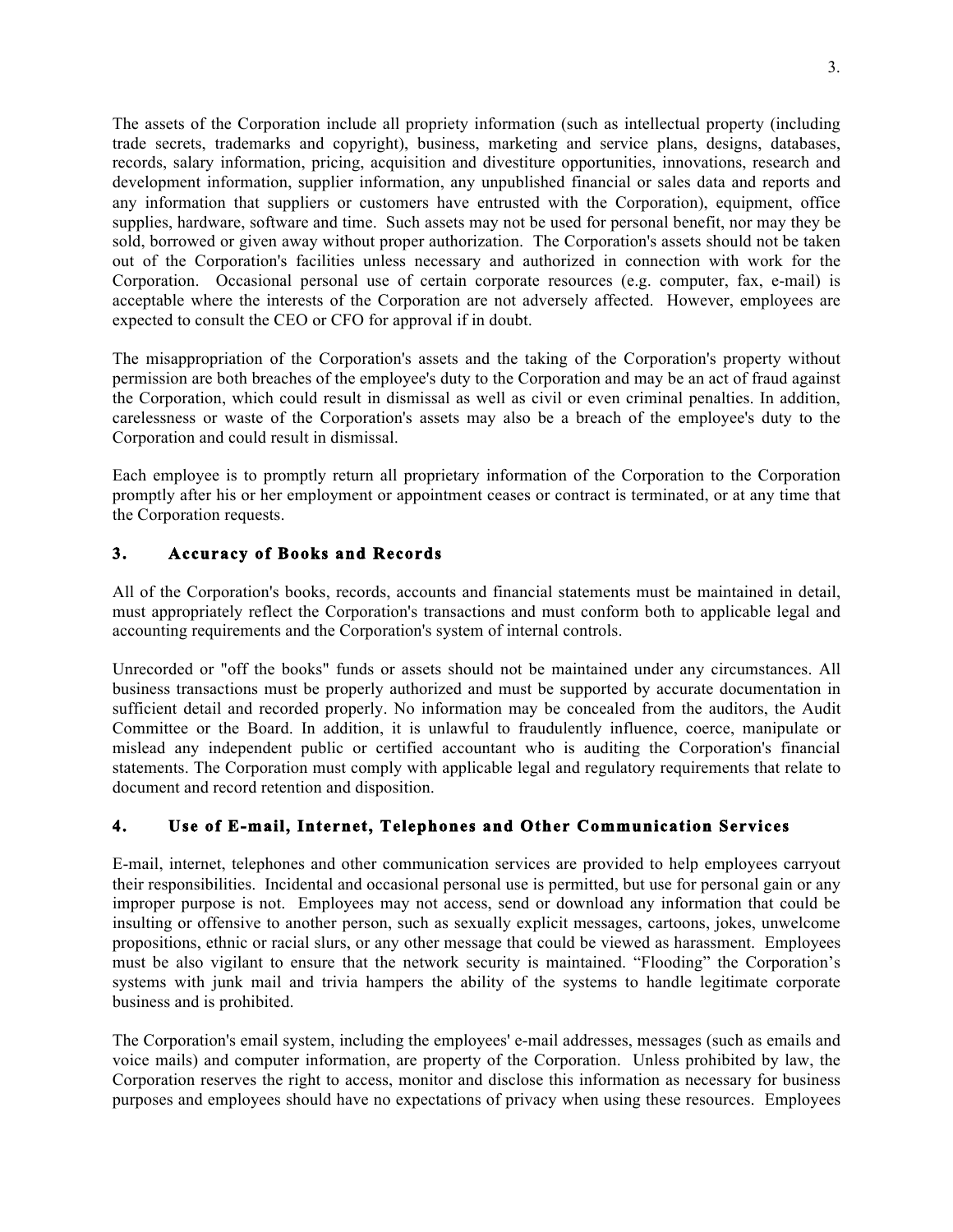should use good judgment, and should not access, send messages or store any information that he or she would not want to be seen or heard by other individuals.

Unless specifically authorized by the Corporation, employees are strictly prohibited from commenting on or discussing the Corporation and its business, including information pertaining to its employees, customers, products and services, suppliers, competitors, performance or financial results on any social media sites (including Facebook, Twitter and Youtube) or internet chat room, blog, newsgroup or other online fora.

#### **5. Discrimination and Harassment Free Environment**

The Corporation has zero tolerance for workplace discrimination and harassment. All employees must ensure that the Corporation remains safe and respectful environments, free of discrimination and harassment where high value is placed on equity, fairness and dignity. Harassment on the basis of race, gender, sexual orientation, color, national or ethnic origin, religion, marital status, family status, citizenship status, veteran status, age, disability or any other status protected by law is prohibited. Harassment generally means offensive verbal or physical conduct that singles out a person to the detriment or objection of that person. Harassment covers a wide range of conduct, from direct requests of a sexual nature to insults, offensive jokes or slurs, which results in an inhospitable work environment. Harassment may occur in a variety of ways and may, in some circumstances, be unintentional. Regardless of intent, such conduct is prohibited and may constitute a violation of human rights legislation.

No one may harass another employee, customer, supplier, or any other person while doing business, whether on the Corporation's premises or elsewhere.

#### **6. Safe Working Conditions**

The Corporation complies with all applicable health and safety laws and regulations as part of its commitment to providing its employees with a safe and healthy work environment. Employees have a responsibility to maintain this work environment. In this regard, each employee must:

- (a) comply strictly with the letter and spirit of applicable occupational, health and safety laws and the public policies they represent;
- (b) follow work instructions or procedures on health and safety laws;
- (c) not engage in illegal or dangerous behaviours or be under the influence of alcohol or illegal drugs while conducting the business of the Corporation;
- (d) not engage in acts or threats of violence, acts of intimidation or hostility towards another person or group of persons; and
- (e) not possess or use weapons or firearms or any type of combustible materials in the Corporation's facilities or at Corporation-sponsored functions unless he or she is authorized by the Corporation or the law to do so.

Each employee must promptly report to his or her supervisor, the CEO, CFO or the Chair of the Audit Committee any accident, injury or unsafe equipment, practices, conditions, violent behaviour or weapons possession.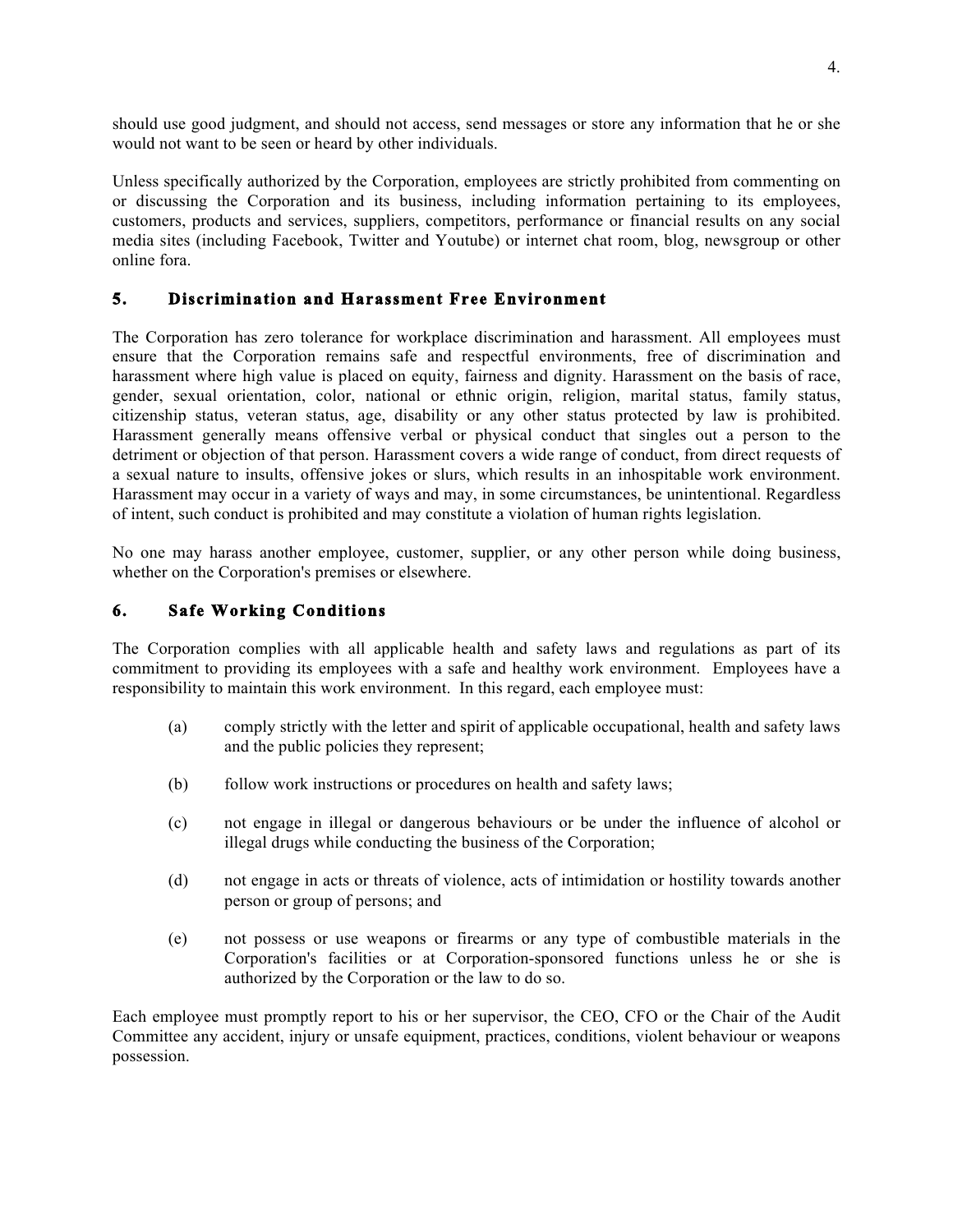## **7. Media, Public and Governmental Inquiries**

Only the CEO, CFO and Chair of the Board are trained and authorized as spokespersons to release information to the public. When members of the media, financial analysts or government authorities contact the Corporation to request information, the response can have great implications, including effects on the price of the Corporation's securities and its ability to compete. In addition, the Corporation must comply with the requirements of securities regulators and, when applicable, stock exchanges about how and when the Corporation discloses information.

If an employee receives a request for information from outside the Corporation and he or she has not been specifically authorized to speak on behalf of the Corporation, he or she must forward it to the CFO or, to the CEO if the CFO is unavailable.

On the subject of media, public and governmental inquiries, employees should also consult the Corporation's Disclosure Policy.

#### **8. Disclosure**

It is the Corporation's policy to make full, fair, accurate, timely and understandable disclosure in compliance with all applicable laws, rules and regulations in all reports and documents that the Corporation files with, or submits to, the Canadian securities regulators and in all other public communications made by the Corporation. The Corporation's management have the general responsibility for preparing such filings and such other communications and shall ensure that such filings and communications comply with all applicable laws, rules and regulations. Employees must provide all necessary information to management when requested and must inform management if they become aware that information in any such filing or communication was untrue or misleading at the time such filing or communication was made or if they have information that would affect any filings or communications to be made in the future.

On the subject of disclosure, employees should also consult the Corporation's Disclosure Policy.

## **9. Corporate Opportunities**

Employees owe a duty to the Corporation to advance its legitimate interests when an opportunity to do so arises. In this regard, unless it is first offered to the Corporation and the Corporation decides not to pursue it, all employees are prohibited from taking business ventures or opportunities for themselves that are learned about during the course of their employment, appointment or contract with the Corporation or are developed through the use of the Corporation's assets or position in the Corporation.

## **10. Confidentiality of Corporate Information**

During the normal course of business, employees may have access to, among other things, non-public information regarding the Corporation's customers, suppliers, operations, strategic plans, financial affairs, employees and trade secrets. This information is a key corporate asset and every employee has an obligation to protect it and keep it in the strictest confidence, except when disclosure is explicitly authorized pursuant to the Corporation's disclosure policy or when disclosure is legally required. The unauthorized use or disclosure of the Corporation's confidential information could destroy its value and give unfair advantage to others. Care should be taken in disposing of documents containing confidential information, such as shredding documents, before discarding. Confidential information also includes any information relating to the Corporation's business and affairs that results in or would reasonably be expected to result in a significant change in the market price or value of any of the Corporation's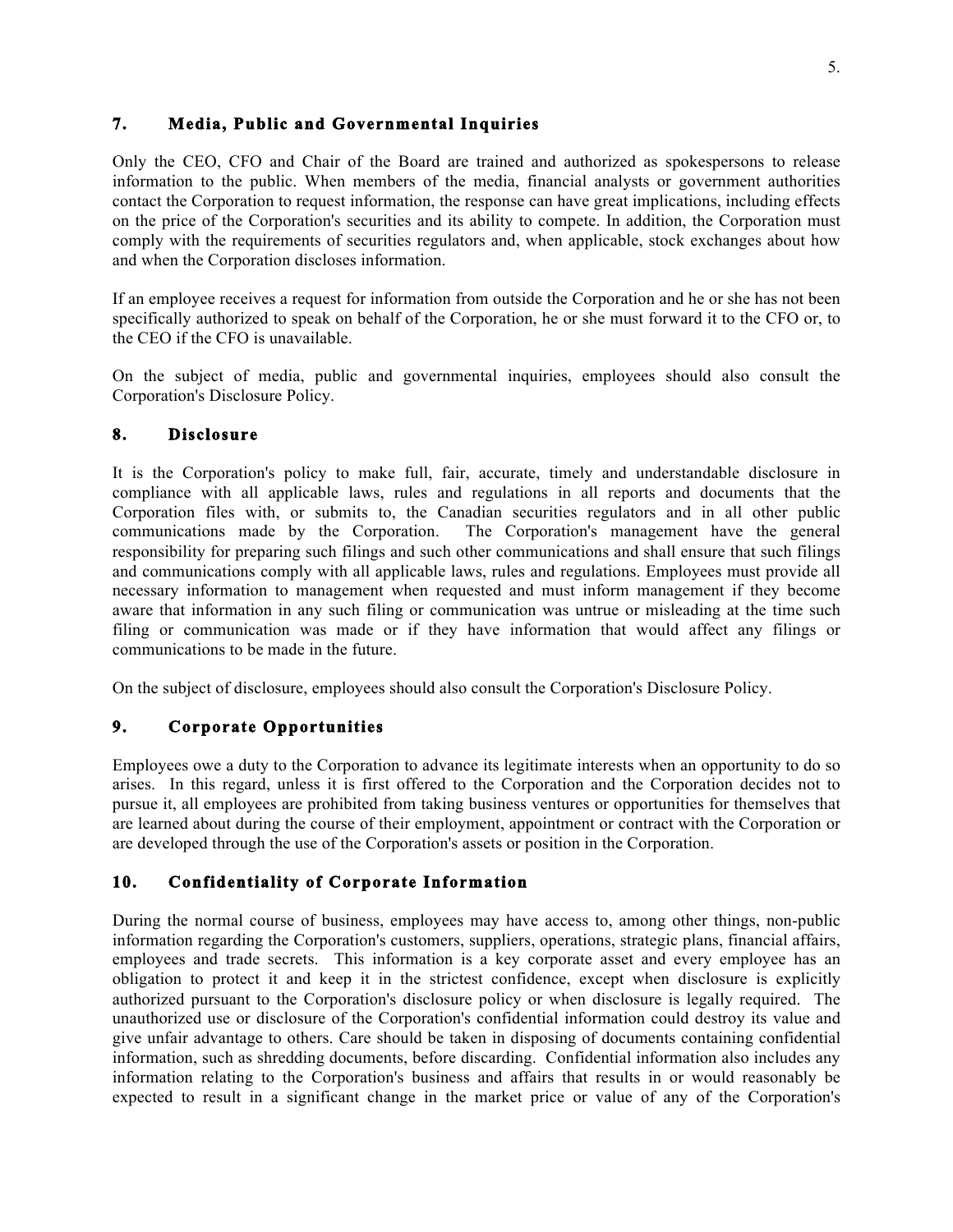securities or any information a reasonable investor would consider important in making an investment decision. Employees must not use confidential information for their own advantage or profit.

An employee's obligation to protect the Corporation's confidential information exists whether or not the information is explicitly labelled as being confidential and the obligation continues even after leaving the employ of the Corporation.

## **11. Fair Dealing**

The Corporation competes vigorously in its business dealings but is committed to practices that are fair and honest. In this regard, employees are expected to respect the rights of, and deal fairly with, the Corporation's employees, customers, suppliers, security holders, business partners, regulators and competitors. Moreover, the Corporation is committed to forging mutually beneficial relationships with all concerned stakeholders in relation to its projects and operations, and employees are expected to engage in forthright and sincere communication with concerned stakeholders with respect to the Corporation's projects and operations which have an impact upon such stakeholders' rights and interests. No employee may take unfair advantage of anyone through manipulation, concealment, abuse of privileged information, misrepresentation of material facts, or any other intentional unfair dealing practice.

## **12. Compliance with Laws, Rules and Regulations**

The Corporation is subject to a number of laws, rules and regulations with respect to the conduct of its business. Employees are expected to maintain compliance with the letter and spirit of all laws governing the jurisdictions in which they perform their duties. If a local custom or practice conflicts with a policy in this Code, employees must comply with this Code. Compliance with the law does not comprise the Corporation's entire ethical responsibility; rather, it is a minimum, absolutely essential condition for performance of the Corporation's duties. Perceived pressure from managers, supervisors or others, or demands due to business conditions are not excuses for violating the law or this Code.

This Code does not purport to address all areas of law that employees might encounter in the day-to-day business of the Corporation. The following areas, however, should be specifically noted:

- (a) Privacy Laws: The Corporation is committed to maintaining the accuracy, confidentiality, security and privacy of the personal information of its customers, suppliers and employees. Employees who have access to personal information are expected to support the Corporation's efforts to develop, implement and maintain procedures and policies designed to manage personal information.
- (b) Environmental Laws: Cognizant of its responsibility to the environment, the Corporation strives to conform with all applicable environmental laws and regulations and to promote the respect of the environment in its activities. Employees are expected to support the Corporation's efforts to develop, implement and maintain procedures and programs designed to protect and preserve the environment.
- (c) Securities Laws: The Corporation is committed to protecting securityholder investments and expects all employees to comply with the applicable reporting obligations and trading restrictions imposed by the Corporation, a securities commission or stock exchange. Employees who are in possession of material information about the Corporation must not trade in securities of the Corporation until such information is generally and publicly available. Providing inside information to others who then trade on it is also strictly prohibited.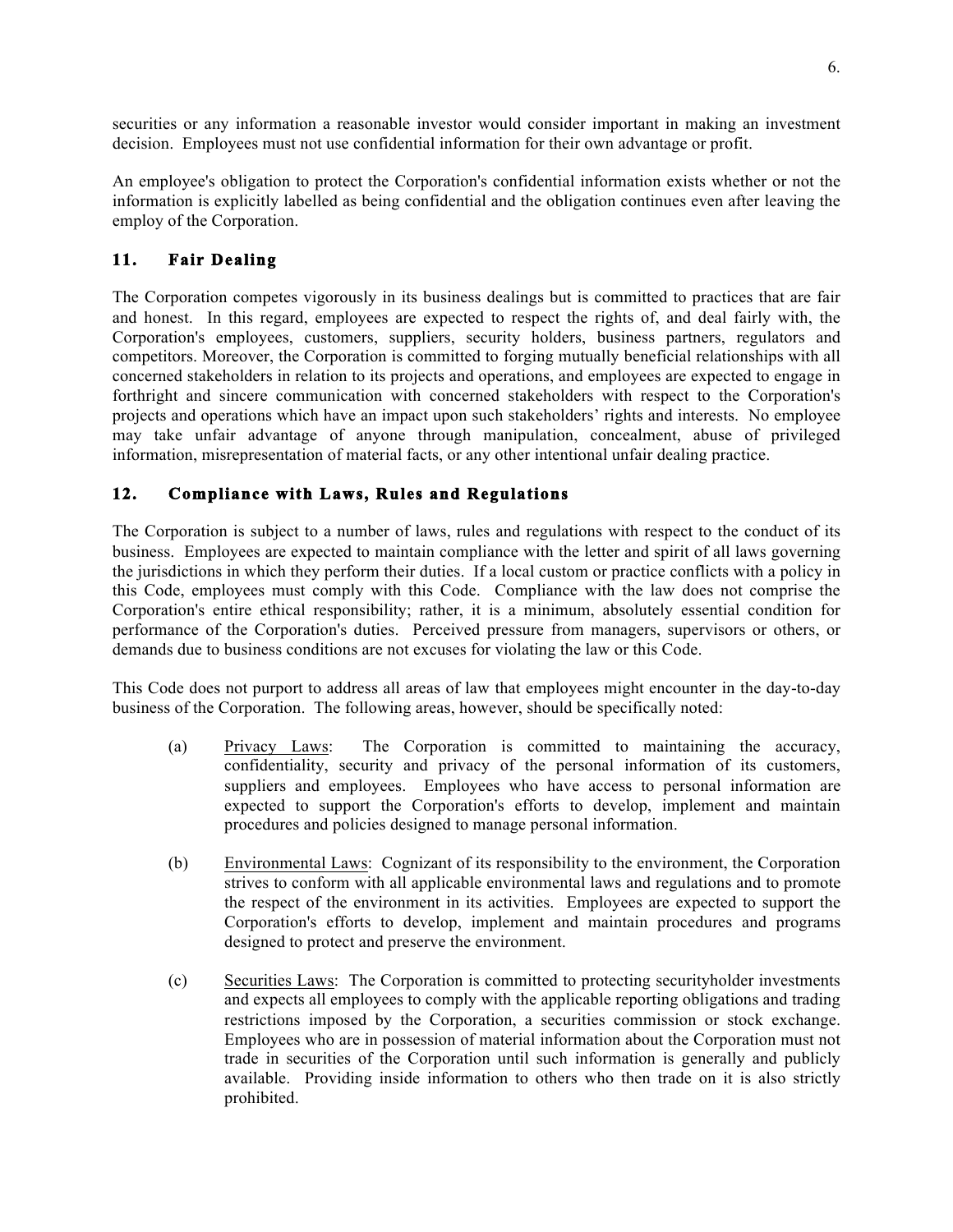(d) Competition Laws: Competition laws are enacted to limit practices that are seen to impair the function of a free and open marketplace. A complete description of these laws is beyond the scope of this Code, however, they include: price fixing, bid rigging, price discrimination, allocation of markets and boycotting of certain suppliers or customers. Employees having regular dealings with customers and suppliers should become familiar with the laws applying to these practices, as non-compliance can result in severe penalties being imposed on both the Corporation and the individuals involved.

Employees should contact the CEO, CFO or the Chair of the Audit Committee for additional information concerning laws, rules and regulations applicable to employees or if he or she has any doubts as to the applicability of any law, the legality of an action or a conflict between the law and the Code.

# **13. Duty to Report**

Employees who know of or suspect a violation of this Code or of any applicable laws, rules or regulations by another employee have an obligation to immediately report this information to the CEO, CFO or the Chair of the Audit Committee. Inappropriate delay in reporting a suspected or discovered violation is itself a violation of this Code. All reported violations will be promptly investigated and treated confidentially to the extent possible. Employees are expected to cooperate fully in internal investigations of misconduct.

No one will be subject to retaliation because of a good faith report of suspected misconduct. Open communication of issues and concerns without fear of retribution or retaliation is vital to the successful implementation of this Code. Acts or threats of retaliation should be reported immediately. In order to facilitate the reporting of complaints on a confidential and/or anonymous basis, the Corporation has established a Whistleblower Policy with procedures for the receipt, retention and treatment of complaints regarding actual or apparent violations of the Corporation's policies (including this Code) and regarding accounting, internal accounting controls, or auditing matters and the confidential, anonymous submission by employees of concerns regarding questionable accounting or auditing matters.

On the subject of reporting violations of the Corporation's policies, employees should also consult the Corporation's Whistleblower Policy.

## **14. Administration of the Code**

The Board is responsible for monitoring compliance with the Code, for regularly assessing its adequacy, for interpreting the Code in any particular situation and for approving any changes to the Code as is required from time to time. The Audit Committee may make recommendations to the Board to ensure that (i) this Code conforms to applicable law, (ii) this Code meets or exceeds industry standards, and (iii) any weakness in this Code or any other policy of the Corporation revealed through monitoring, auditing and reporting systems is eliminated or corrected.

Violations of the Code can have severe consequences and will result in the appropriate discipline being taken, including dismissal, required resignation or contract termination depending upon the circumstances. The Corporation will not excuse any violation of this Code by an employee even if the violation was specifically requested or directed by another employee.

The Audit Committee may grant a specific, limited waiver of any provision of this Code to employees if the Audit Committee determines, based on information that it deems credible and persuasive, that a limited waiver is appropriate under the specific circumstances. Each fact situation will be a separate case. Employees, other than directors and officers, may seek waivers from the CEO or CFO. Directors and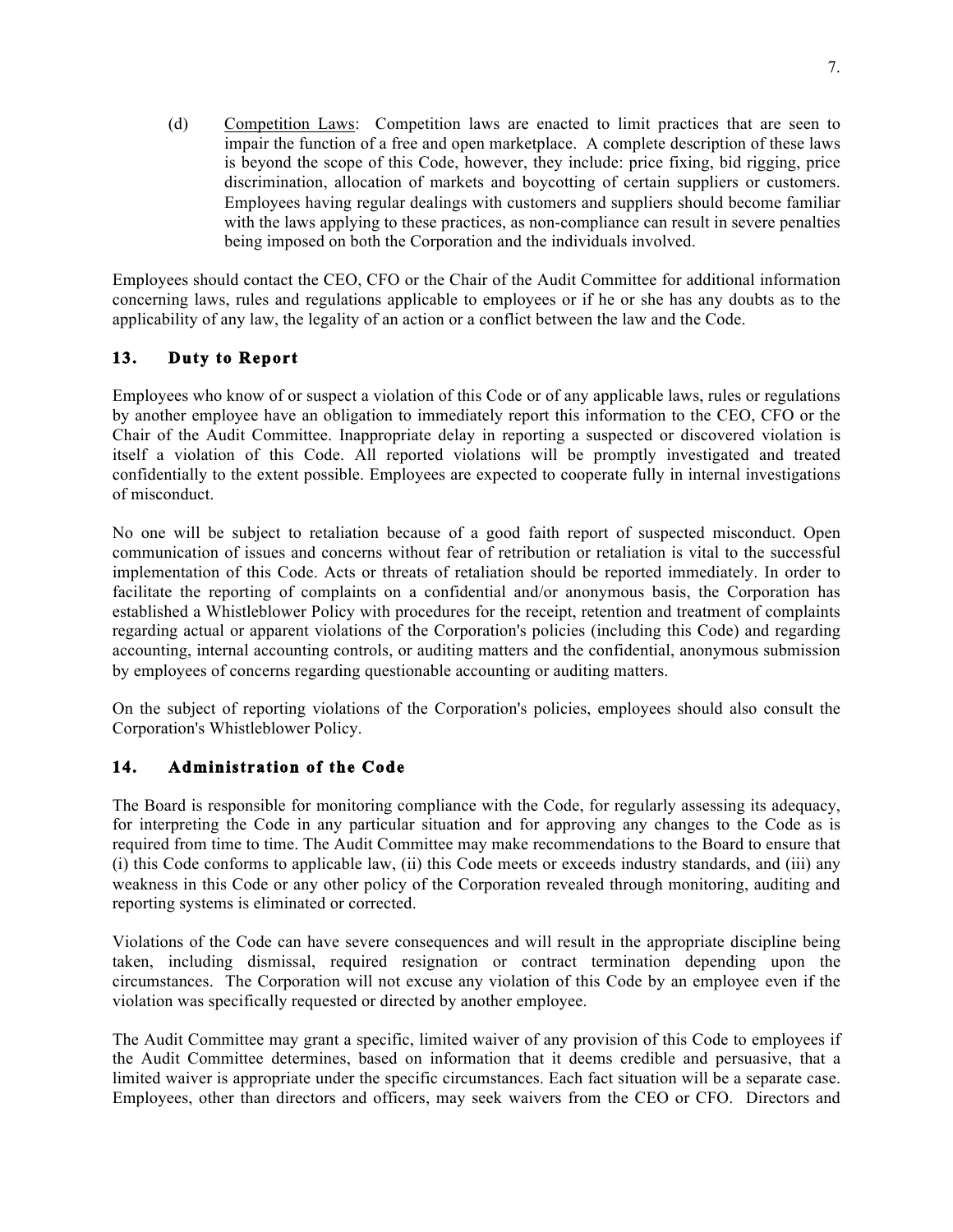officers may seek waivers from the Chair of the Audit Committee. The CFO will report to the Audit Committee at each Audit Committee meeting on all waivers granted by the CEO and CFO since the last meeting. The Chair of the Audit Committee will provide the Audit Committee with a quarterly report outlining all waivers that have been granted. Each employee should note that it is generally the Corporation's intention not to grant or permit waivers from the requirements of this Code. Amendments to and waivers of this Code of Ethics will be publicly disclosed as required by applicable laws, rules and regulations.

The Code is a statement of certain fundamental principles, policies and procedures that govern the employees in the conduct of the Corporation's business. It is not intended to and does not create or establish (i) any rights in any employee, customer, supplier, competitor, shareholder or any other person or entity, (ii) any conditions of employment or (iii) an express or implied employment contract of any kind between an employee and the Corporation. In addition, all employees should understand that this Code does not modify their employment relationship, whether or not governed by a written contract.

The Corporation reserves the right to modify, suspend or revoke this Code and any and all policies, procedures, and programs in whole or in part, at any time. The Corporation also reserves the right to interpret and amend this Code and these policies in its sole discretion as it deems appropriate.

> Approved by the Board on November 20, 2014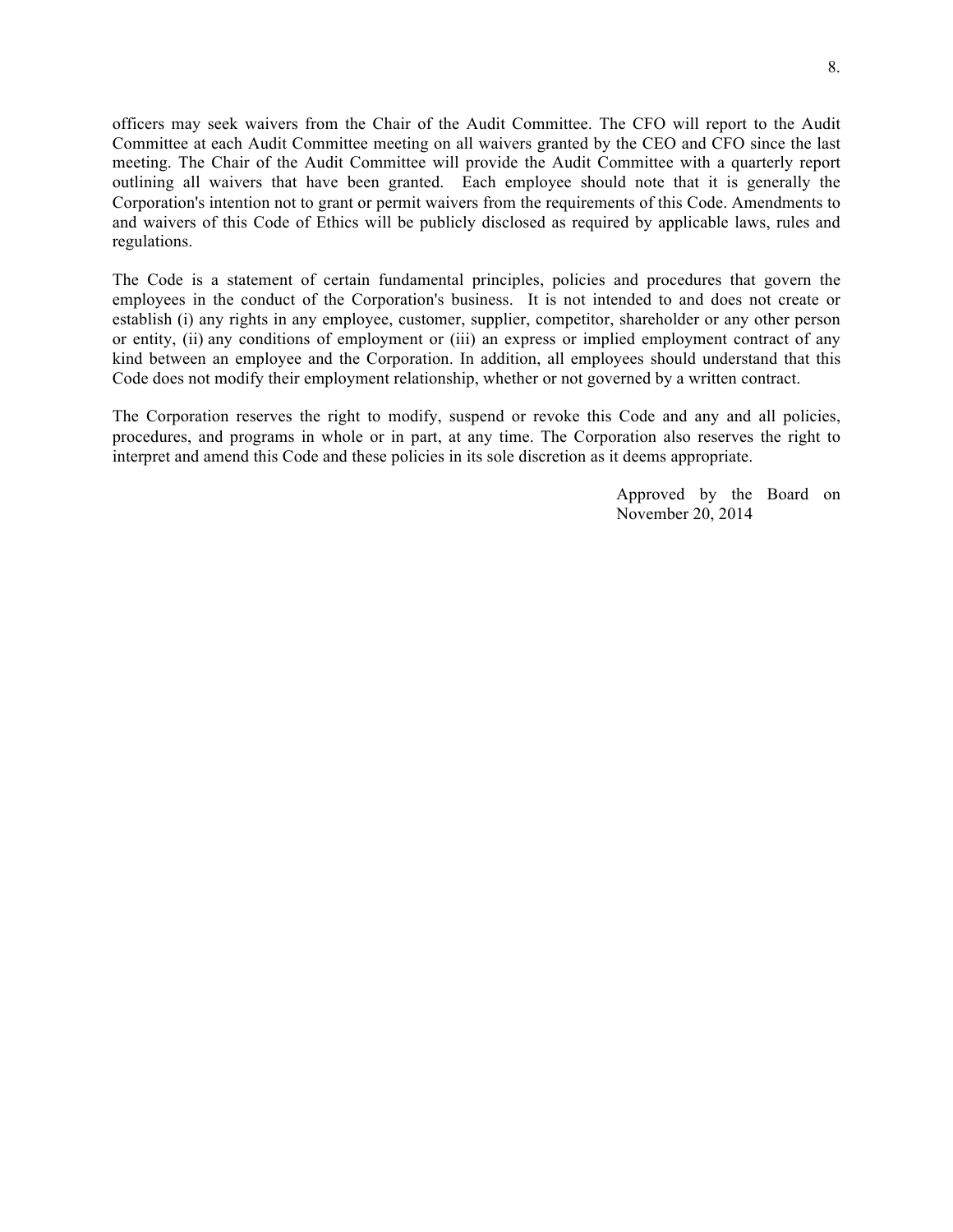#### **SCHEDULE "A"**

#### **WOLFDEN RESOURCES CORPORATION**

#### **CODE OF BUSINESS CONDUCT AND ETHICS – CERTIFICATION**

I understand that Wolfden Resources Corporation (the "**Corporation**") is dedicated to conducting its business with ethics and integrity.

Consistent with this view, as an employee or service provider of the Corporation or its subsidiary, it is my responsibility to act in all respects consistent with the Corporation's Code of Business Conduct and Ethics (the "**Code**"), applicable policies and procedures and in compliance with applicable laws, rules and regulations.

I understand that I can contact the Chief Executive Officer ("**CEO**"), the Chief Financial officer ("**CFO**") or the Chair of the audit committee (the "**Audit Committee**") of the board of directors of the Corporation if I have any questions or concerns or believe that any violations have occurred, are occurring or may occur.

In accordance with the Code, I agree to report actual or potential violations of the Code to the CEO, CFO or the Chair of the Audit Committee. I understand that reports may be made anonymously.

I understand that failure to comply with the Code, other policies and procedures or applicable laws, rules and regulations may be grounds for disciplinary action up to and including termination of my employment or contract with the Corporation.

Date Name: Position:

#### **Note: All directors, officers, employees and, where applicable, service providers of the Corporation must complete this Statement of Compliance or otherwise be bound by the Code as determined by the Corporation.**

Please detach, complete and sign this form, and forward it to the Chief Financial Officer of the Corporation promptly upon receiving a copy of the Code and on an annual basis thereafter or earlier if an update is required.